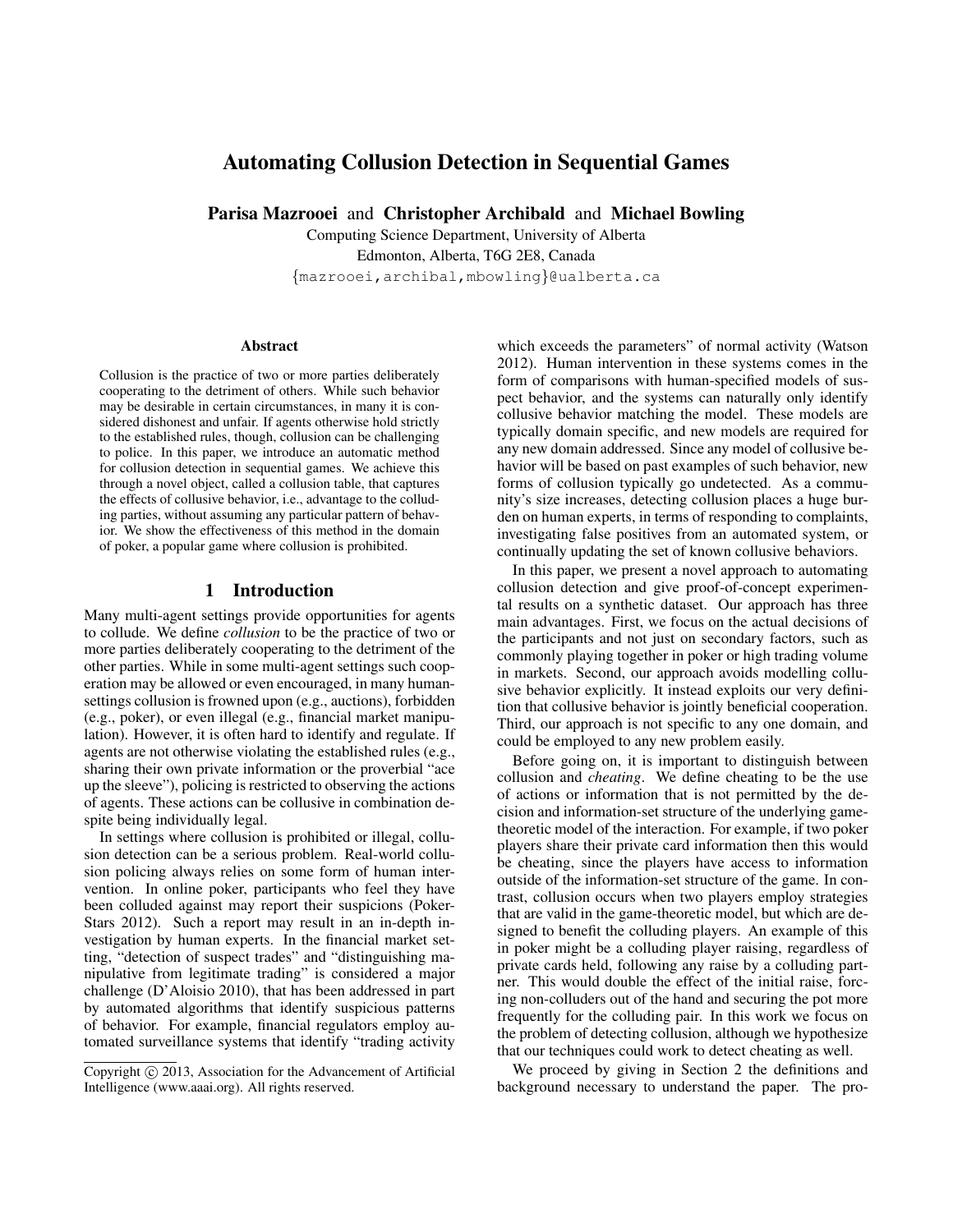posed approach to detecting collusion, the main component of which is a novel data structure called a *collusion table*, is described in Section 3. The dataset used for our experimental results and its creation are described in Section 4, while Section 5 demonstrates the effectiveness of our approach on the experimental dataset. A discussion of related work is given in Section 6, followed by concluding remarks.

# 2 Definitions and Background

The focus of this work is detecting collusion in a known *zero-sum extensive-form game with imperfect information* (Osborne and Rubinstein 1994). Extensive-form games, a general model of sequential decision making with imperfect information, consist of a game tree whose nodes correspond to *histories* (sequences) of actions  $h \in H$ . Each nonterminal history, h, has an associated *player*  $p(h) \in N \cup \{c\}$ (where  $N$  is the set of players in the game and  $c$  denotes chance) that selects an action  $a \in A(h)$  at h. When  $p(h) = c$ , chance generates action a at h with fixed probability  $\sigma_c(a|h)$ . We call h a *prefix* of history h', written  $h \sqsubseteq h'$ , if  $h'$  begins with the sequence h. Each *terminal history*  $z \in Z \subset H$  has associated *utilities* for each player  $i \in N$ ,  $u_i(z)$ . Since the game is zero-sum, for all  $z \in Z$ ,  $\sum_{i \in \mathbb{N}} u_i(z) = 0$ . In imperfect information games, each player's histories are partitioned into *information sets*, sets of game states indistinguishable by that player. To avoid confusion, in what follows we will refer to a player in the game, as defined above, by the term *position*, corresponding to the index into the player set N. We use the term *agent* to refer to a strategic entity that can participate in the game as any player, or equivalently, in any position. For example, in chess, the two players/positions are black and white. A *positional strategy* (Section 4.2), is a strategy for only the black or white pieces, while an agent is able to participate in chess games as either black or white, and must therefore have a suitable positional strategy for each of the game's positions.

We are given a population of agents  $M$  who play the extensive-form game in question, and a dataset  $D$  consisting of *game episodes*. Each game episode is a record of a set of agents from  $M$  playing the extensive-form game a single time. Precisely, a game episode g is a tuple  $(P_g, \phi_g, z_g)$ , where  $P_q \subseteq M$  is the set of agents who participate in game episode  $g, \phi_g : P_g \mapsto N$  is a function which tells which agent was seated in each game position during  $g$ , and  $z_g$  denotes the terminal history that was reached during  $q$ . The latter term includes the entire sequence of actions taken by players and chance during the episode.

### 2.1 [2-4] Hold'em Poker

We experimentally validate our proposed approach using a small version of limit Texas Hold'em called three-player limit [2-4] Hold'em (Johanson et al. 2012) As in Texas Hold'em Poker, in [2-4] Hold'em each of between two and ten agents are given two private cards from a shuffled 52 card deck. In Texas Hold'em the game progresses in four betting rounds, which are called the pre-flop, flop, turn, and river respectively. After each round, public cards are revealed (three after the preflop, one after the flop and one

after the turn). In each betting round, agents have the option to raise (add a fixed amount of money to the pot), call (match the money that other players put in the pot), or fold (discard their hand and lose the money they already put in the pot). The '2' in [2-4] Hold'em refers to the number of betting rounds, and the '4' refers to the number of raises allowed in each betting round. Thus, [2-4] Hold'em ends with only three public cards being part of the game, whereas full limit Texas Hold'em – which would be called [4-4] Hold'em using the same nomenclature – continues for all four rounds. After the final betting round, the agent who can make the best five-card poker hand out of their private cards and the public cards wins the pot.

### 2.2 Counterfactual Regret Minimization

In this work we utilize counterfactual regret minimization (CFR) (Zinkevich et al. 2008), an algorithm which creates strategies in extensive-form games, although any automatic strategy creation technique could be substituted in its place. CFR constructs strategies via an iterative self-play process. In two-player zero-sum games the strategy produced by CFR converges to a Nash equilibrium of the game (Zinkevich et al. 2008). While three-player games lack this guarantee, CFR-generated strategies have been shown to perform well in these games in practice (Risk and Szafron 2010).

Games like Texas Hold'em are far too large for CFR to maintain strategies for the full game, so *abstraction* techniques are typically employed. These techniques create a new game by merging information sets from the real game together. This means that a player is unable to distinguish some states that are distinguishable in the real game. CFR is run in the abstract game, and the strategy it learns can be played in the real game. Strategies created by CFR vary widely in their effectiveness, depending largely upon the quality and size of the abstraction used. Although pathologies exist (Waugh et al. 2009), in general as an abstraction is refined, the resulting strategy is stronger in the full game.

### 3 Detecting Collusion

Given a set D of game episodes, described above, our method assigns each pair of agents in M a score, derived from their behavior during the game episodes comprising D. A higher score indicates more suspicion of collusion by our method. The goal of this paper is to demonstrate that among the highest scores assigned by our method will be those of the actual colluding agents from  $D$ . We note that our approach will not decide with statistical significance the question of whether any two specific agents are in fact colluding. In this sense it can be likened to the task of *screening*, as that term is used in Harrington's survey (2008). For example, a system built using our approach could be used by human investigators to prioritize their investigations into the activities of suspected colluders, as opposed to simply relying on user complaints as is current practice.

#### 3.1 Collusion Tables

The centerpiece of our approach for detecting collusion is the *collusion table*. Collusive strategies may take many different forms but one thing is common among all methods of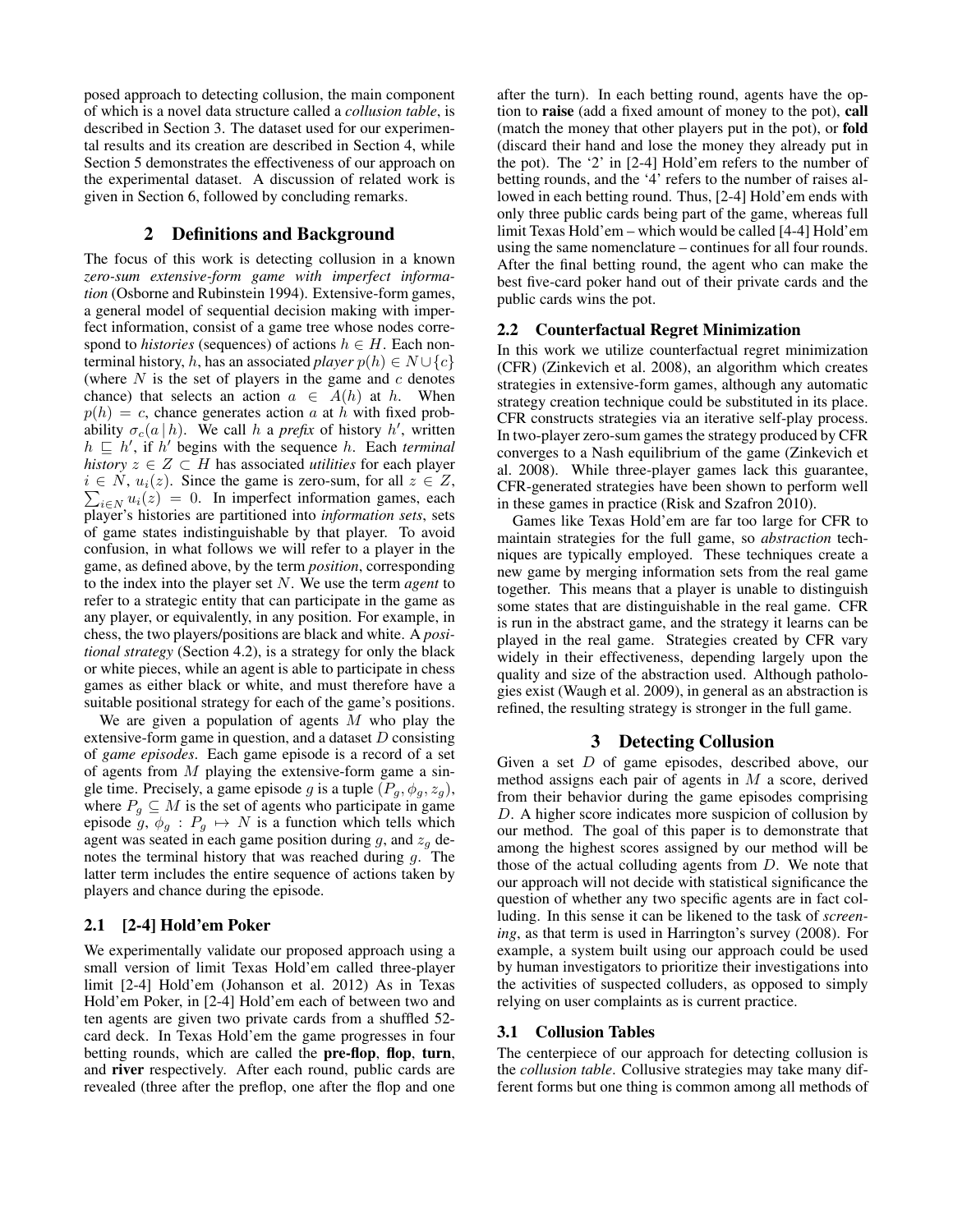collusion: colluders play to benefit themselves, to the detriment of the other players. A collusion table captures the effect of each player's actions on the utility of all players. We first define a collusion table's semantics, describe how table entries are computed in Section 3.2, and show how collusion table entries can be used in Section 3.3.

|   | A  | В  | C | Chance | Sum |
|---|----|----|---|--------|-----|
| ◠ | J. | 13 |   |        |     |
| В |    |    |   | 25     |     |
| C |    |    | U | 45     | 30  |

Table 1: Example of a collusion table

Consider the example collusion table for three agents (A, B, and C), from a single game episode g, shown in Table 1. Each cell of a collusion table contains the *collusion value*,  $C_q(j, k)$ , for that cell's row agent (j) and column agent (k). The collusion value  $C_g(j, k)$  captures the impact on agent  $j$ 's utility caused by agent  $k$ 's actions, where positive numbers denote positive impact, and negative numbers indicate negative impact, or harm. For example, the first column of Table 1 describes the effect that agent A had on all agents. We can see that A impacted his own utility by  $-3$ , B by  $+8$ , and C by -5. For any agent  $a \in P_g$ ,  $\sum_{b \in P_g} C_g(b, a) = 0$ , i.e., the sum of each agent's impact on all agents must equal 0, as the game is zero-sum. Additionally, if we include chance as a column and record the impact of chance's "actions" on the agents, then in a symmetric game the sum over agent j's row will equal her utility in the episode,  $u_{\phi_q(j)}(z_g)$ .

#### 3.2 Generating Collusion Values

While the cell values in a collusion table could conceivably be generated by many different methods, in this work we utilise the methodology which has been successful in the agent evaluation setting (Billings and Kan 2006; Zinkevich et al. 2006; White and Bowling 2009) and employ value functions. Assume we are given, for each position  $i$  in our game, a real-valued function  $V_i : H \mapsto \mathbb{R}$ , with the constraint that for all  $z \in Z$ ,  $V_i(z) = u_i(z)$ . These functions are value functions, and  $V_i(h)$  is an estimate of how much an agent in position  $i$  might expect to win at the end of a game that began at history  $h$ .

The impact that an agent has on another's utility can be computed given these value functions. Since agents can only affect the game through their actions, when describing an acting agent's impact on some target agent's utility, it suffices to consider the change in value that the target agent experienced as a result of the acting agent's actions. Precisely, for a given game episode g, and two agents  $j, k \in P_q$ , the value functions  $V$  are used to calculate the collusion value  $C_q(j, k)$  describing the impact of agent k on agent j in game episode g, as follows:

$$
C_g^V(j,k) = \sum_{\substack{ha \sqsubseteq z_g \\ p(h) = \phi_g(k)}} V_{\phi_g(j)}(ha) - V_{\phi_g(j)}(h)
$$

Noting that  $C_g^V(j, c)$  describes the impact of chance on the utility of agent  $j$ , and taking into consideration the starting value of each position  $j \in N$  (i.e.  $V_j(\emptyset)$ ) we can rewrite an agents utility as follows, effectively determining to what an agent's final utility is due.

$$
u_{\phi_g(j)}(z_g) = V_{\phi_g(j)}(\emptyset) + \sum_{k \in P_g \cup \{c\}} C_g(j,k)
$$

Given a set of game episodes  $G = \{g_1, g_2, \ldots\}$  such that  $P_{g_1} = P_{g_2} = \cdots = P_G$ , we can naturally construct a collusion table which summarizes the collusion tables for all of the game episodes in the set. Each entry  $C_G(j, k)$  in the summary collusion table is computed as the average of all  $C_{g_i}(j,k)$  values from the individual game episodes as  $C_G(j,k) = \frac{1}{|G|} \sum_{g_i \in G} C_{g_i}(j,k).$ 

Creating value functions Several different methods have previously been used to create value functions in extensiveform games. Billings and Kan (2006) used a hand-created deterministic strategy to implicitly define the value of any history in the game. For a given history, the game is played from that state, with all players employing the same handcreated strategy to select actions during the remainder of the game. The value of a given state for a player is then the expected utility that player would receive if all players were to use the specified strategy for the remainder of the game. White and Bowling (2009) define features of a game history and learn a value function based on those features. In this paper, combining characteristics of each of these previous approaches, we utilise base agent strategies to implicitly define the two value functions we investigate. These base strategies, however, are not human-specified. They are instead automatically determined by applying CFR to two different abstractions of the game, described in Section 5.

### 3.3 Collusion Scores

Our main hypothesis is that collusion tables constructed in the described manner contain the information necessary to identify pairs of colluding agents. We now give two methods of deriving *collusion scores* from collusion tables and show in Section 5 that they can identify colluders. A collusion score is a number which designates, for a pair of agents in a collusion table, the degree of collusion exhibited by that pair in the collusion table. We do not claim that these two scores are the only ones that can be derived, but we use them to to confirm our hypothesis and show that it is possible to produce evidence of collusion from a collusion table.

Total Impact Score The *Total Impact* (TI) score is based on the idea that colluding agents are trying to maximise the total positive impact that they have on their joint utility. The total impact score for a game episode  $q$  is computed by simply summing the four collusion values from  $g$ 's collusion table which show the impact of the pair on itself, as follows:

$$
S_g^{TI}(a,b) = \sum_{i \in \{a,b\}} \sum_{j \in \{a,b\}} C_g(i,j)
$$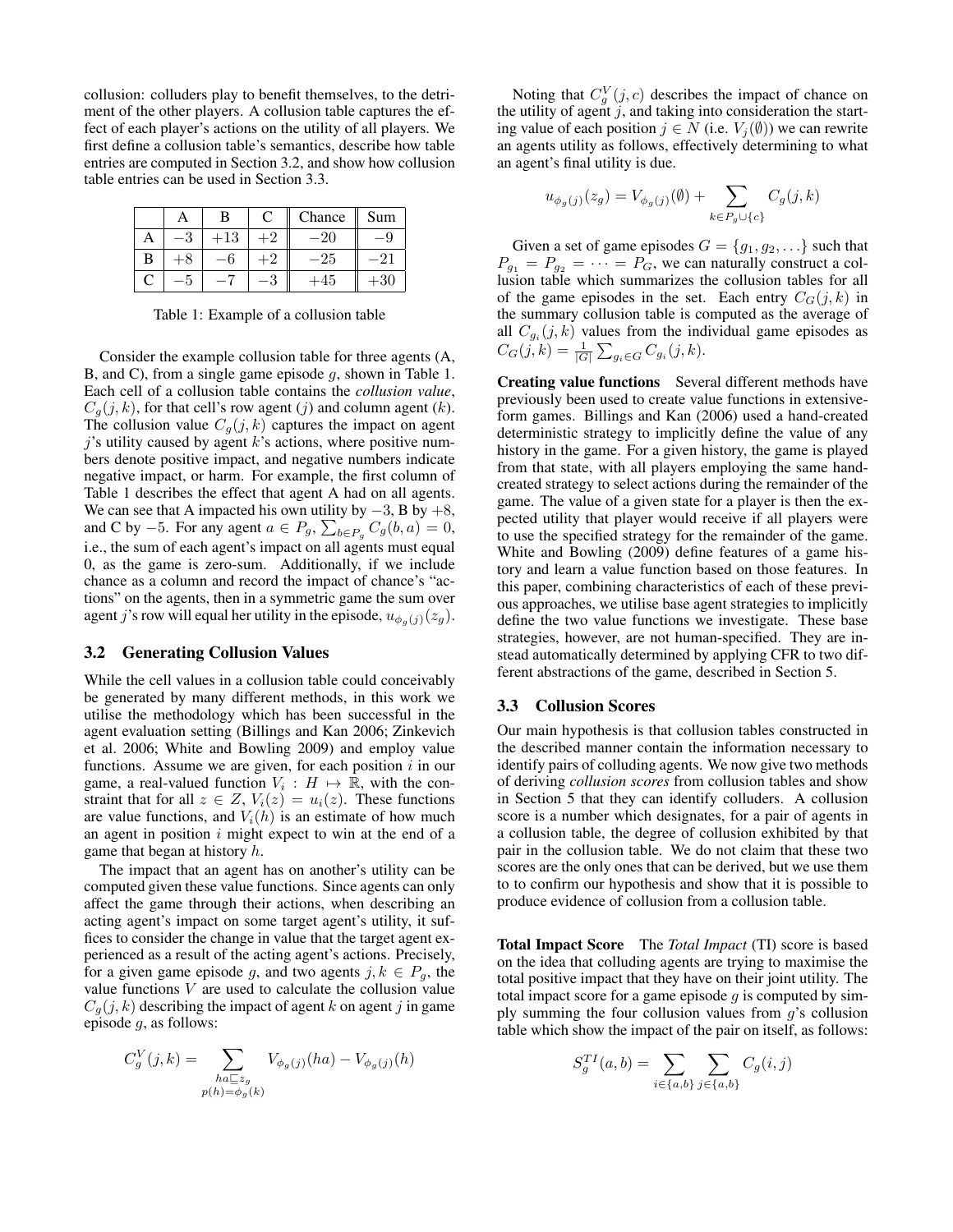Marginal Impact Score The *Marginal Impact* (MI) score is based on the idea that a colluding agent will act differently toward his colluding partner than towards other agents, and specifically calculates this difference as follows:

$$
S_g^{MI}(a,b) = \left(C_g(b,a) - \frac{1}{|N|-2} \sum_{\substack{i \in P_g \\ i \notin \{a,b\}}} C_g(i,a)\right) + \left(C_g(a,b) - \frac{1}{|N|-2} \sum_{\substack{j \in P_g \\ j \notin \{a,b\}}} C_g(j,b)\right)
$$

Each of the two terms in this formula computes for one of the pair the difference between their impact on their partner compared to the average impact on all other agents.

| Agent $i$ | Agent $j$ |       | $S_{M}$<br>(i, i) |
|-----------|-----------|-------|-------------------|
|           |           | $+12$ | $+33$             |
|           |           | -10   |                   |
|           |           |       |                   |

Table 2: Collusion scores for all pairs of agents in Table 1.

Table 2 shows both collusion scores for each pair of agents from the example collusion table shown in Table 1.

# 4 Experimental Dataset

To demonstrate the effectiveness of our approach, we needed a large dataset that included collusion. We are not aware of a suitable human dataset with known colluders, so we were compelled to construct and use a synthetic dataset . Our synthetic dataset was generated to be large enough so that obtained results are statistically significant, proving that our proposed approach can in principle be effective.

Creation of this dataset required first creating collusive strategies, a topic not previously discussed in the literature for general sequential games. We describe in Section 4.1 our novel approach for automatically constructing effective collusive strategies. The remainder of the section describes the agent population and creation of the dataset.

### 4.1 Colluding Strategies: Learning to Collude

To design collusive strategies for our agents, we return to the informal definition of collusion, given in Section 1, which is that colluders play so as to benefit each other, i.e., a colluder will play as if the colluding partner's utility is valuable as they may, in fact, be sharing their winnings afterward. We capture this idea by modifying the utility function of the game and creating a new game, for which CFR can determine effective positional strategies. For two colluders, seated in positions  $i$  and  $j$  in the game, the utility function for position i is modified for all  $z \in Z$  to be  $\hat{u}_i(z) = u_i(z) + \lambda u_i(z)$ , where  $\lambda$  specifies exactly how much each colluder values their partner's utility. In what follows  $\lambda = 0.9$  was used, which gives the colluders an average<sup>1</sup> advantage of 53.08 milli-big-blinds per game episode

(mbb/g) against a non-colluding strategy, determined by CFR in the unmodified game. A *milli-big-blind* is onethousandth of a big blind, the ante that the first player posts at the start of the game. This advantage is considered sufficient to ensure sustainable long-term profit by human poker players. The  $\lambda$  value to use was determined over a millionhand match of limit [2-4] Hold'em and  $\lambda = 0.9$  yielded the maximum advantage over all tested  $\lambda$  values.

# 4.2 Base Positional Strategies

As we wanted to simulate imperfect agents of differing skill levels, we employed two different abstraction techniques (strong and weak) in developing strategies for three-player [2-4] Hold'em. Each abstraction employs different means of aggregating disparate information sets to control how much information each strategy can employ when making decisions. Strong agents used a large abstraction which employs no abstraction in the pre-flop round, and on the flop round divides the information sets into 3700 different groups, or buckets, using  $k$ -means clustering based on hand strength information. Weak agents used an abstract game with only five different buckets in the first betting round and 25 in the second. We employed CFR to create three different types of strategies for each position in both of these abstractions.

- Collusive As described in Section 4.1, for each pair of positions we create strategies that collude, with  $\lambda = 0.9$ .
- Defensive When CFR creates a pair of collusive strategies, the third position's strategy is created so as to minimise its losses when playing against two colluders.

Normal CFR creates this strategy in the unmodified game.

### 4.3 Agent Population

To create a realistic poker ecosystem, with various agents of differing ability, the previously described base positional strategies are combined in seven different ways. Agents differ in the base strategy they employ given the other agents participating in the game instance. Both weak (W.X) and strong (S.X) versions of each of the following kinds of agents were created using the abstractions described in Section 4.2.

- Colluder A (CA) : If colluding partner, Colluder B, is present, utilise the appropriate collusive positional strategy. Otherwise, use a normal strategy.
- Colluder B (CB) : Symmetric to Colluder A.
- Non-colluder (NC) : Always employ a normal positional strategy.
- Smart non-colluder / Defender (DF) : If playing with colluding pair, use defensive positional strategy, otherwise, use normal.
- Paranoid (PR) : Always utilise defensive positional strategy.
- Accidental collude-right (CR) : Always use positional strategy that colludes with the position to the right.
- Accidental collude-left (CL) : Same as CR, but left.

 $1$ Over all possible permutations of the agents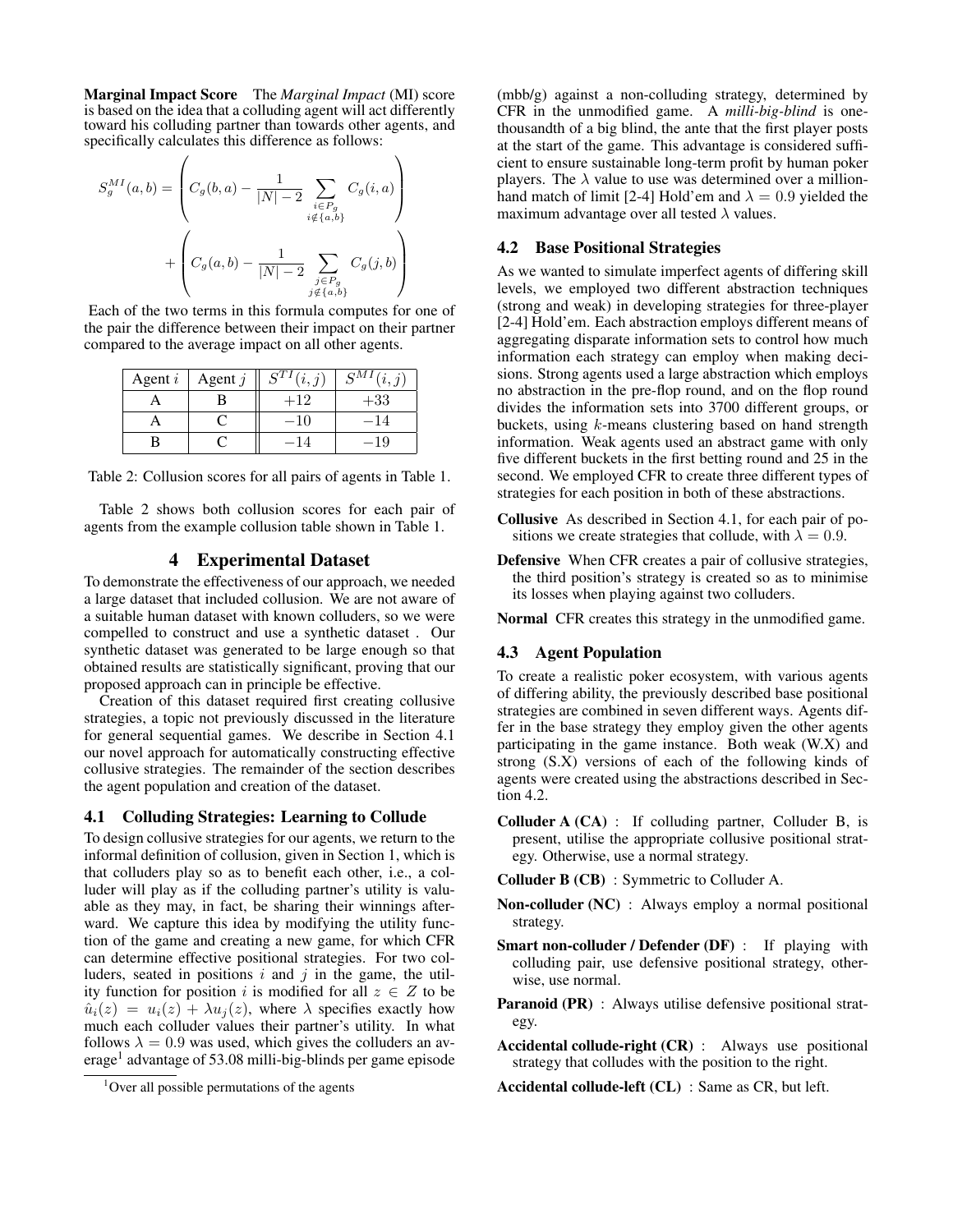These seven agent types represent diverse styles of play and create different challenges for collusion detection. The accidental colluders are designed to emulate poor players that may appear to be colluding, but any advantage gained is purely coincidental. This will allow us to see if our method can separate accidental and intentional collusion.

### 4.4 Creation of the Dataset

Each possible three-player configuration from the 14 agent population played in a one-million-hand three-player limit [2-4] Hold'em match. The full history of each hand, or game episode, was saved. The average utility won pergame-episode by each agent is reported in Table 3. This shows that, indeed, each strong agent gains more utility on average than any of the weak agents, and furthermore, the colluding agents are gaining an unfair advantage due to their collusion.

| Agent | Utility (mbb/g) | Agent | Utility (mbb/g) |
|-------|-----------------|-------|-----------------|
| S.CA  | 36.63173        | W.CA  | $-11.46571$     |
| S.CB  | 36.10692        | W.CB  | $-11.89301$     |
| S.DF  | 32.44212        | W.DF  | $-14.67359$     |
| S.NC  | 32.07846        | W.NC  | $-14.80859$     |
| S.PR  | 20.13365        | W.PR  | $-16.90147$     |
| S.CL  | 3.49873         | W.CL  | $-28.67179$     |
| S.CR  | $-10.65571$     | W.CR  | $-51.82154$     |

Table 3: Average per-game-episode utility gained.

It seems, intuitively, that it would be easy to identify the strong colluders due to their financial success. However, in general, the most successful poker agents will not be colluding, since they do not need to. Additionally, any focus primarily on money won will overlook the weak colluders. By comparison with the other weak agents it is clear that the weak colluders do gain an advantage, and a successful method should detect this, suggesting the need for a method that looks deeper into the game.

### 5 Experimental Results

We now examine the effectiveness of two different versions (A and B) of our collusion detection method on the synthetic dataset just described. So that results obtained are not specific to a particular value function, versions A and B differ in the value function used to create the collusion values. Neither version has any knowledge of the collusive strategies that compose the population.

Version A utilises a determinized, or purified (Ganzfried, Sandholm, and Waugh 2012) version of the S.NC strategy, described in Section 4.2, to implicitly define the value function, while version B uses a determinized version of a CFR strategy created using an abstraction of un-modified [2-4] Hold'em with 10 buckets in the pre-flop round and 100 buckets in the flop round. This abstraction is larger than the 5 bucket (weak) abstraction, but significantly smaller than the strong abstraction (see Section 4.2).

(a) Total Impact

| Agent $i$ | Agent $j$   | $S^{T1}$<br>(i,j) |
|-----------|-------------|-------------------|
| S.CA      | <b>S.CB</b> | 100.56            |
| W.CA      | W.CB        | 38.58             |
| S.CR      | W.CR        | 37.52             |
| S.CL      | S.CR        | 34.93             |
| W.CL      | S.CR        | 9.17              |
| S.CL      | W.CR        | 7.98              |
| S.CL      | S.DF        | 4.32              |
| S.CR      | S.PR        | 4.18              |
| S.CL      | S.NC        | 3.94              |
| S.CA      | S.DF        | 3.77              |
|           |             |                   |

(b) Marginal Impact

| Agent $i$   | Agent $j$   | $\overline{S^{MI}}(i,j)$ |
|-------------|-------------|--------------------------|
| W.CR        | S.CR        | 119.568                  |
| S.CA        | S.CB        | 109.20                   |
| W.CA        | W.CB        | 45.43                    |
| <b>S.CL</b> | S.CR        | 21.95                    |
| S.CL        | W.CR        | 5.36                     |
| S.PR        | W.PR        | 4.33                     |
| <b>S.CL</b> | S.DF        | 2.74                     |
| S.DF        | W.PR        | 2.40                     |
| S.CL        | S.NC        | 2.18                     |
| S.DF        | <b>W.NC</b> | 1.94                     |

Table 4: Version A: top 10 scoring agent pairs (mbb/g)

The collusion table for each trio of agents is created from all game episodes involving those three agents, as described in Section 3.1. A collusion score for each pair of agents is then computed using each of the two scoring functions described in Section 3.3. The final collusion score for each pair of agents is computed by averaging the collusion scores for that pair across all collusion tables containing both agents.

### 5.1 Results

Tables 4 and 5 show the top ten scoring agent pairs from all 91 possible pairs, according to each scoring function, and using the A and B versions. The 95% confidence interval for all collusion scores is approximately  $\pm 15$  mbb/g, indicating that our dataset achieved its goal of being sufficiently large to ensure statistical significance. It also provides hope that colluding strategies could be distinguished with far fewer hands, which we explore in Section 5.3.

The total impact score with version A scores the two actual colluding pairs highest, while A's marginal impact score ranks them in spots 2 and 3. Version B's total impact score ranks the actual colluders in places 1 and 4 using the total impact score, and in places 2 and 3 using the marginal impact scores. In all cases the strong colluders received a higher score than the weak colluders.

To show the distribution of collusion scores across all 91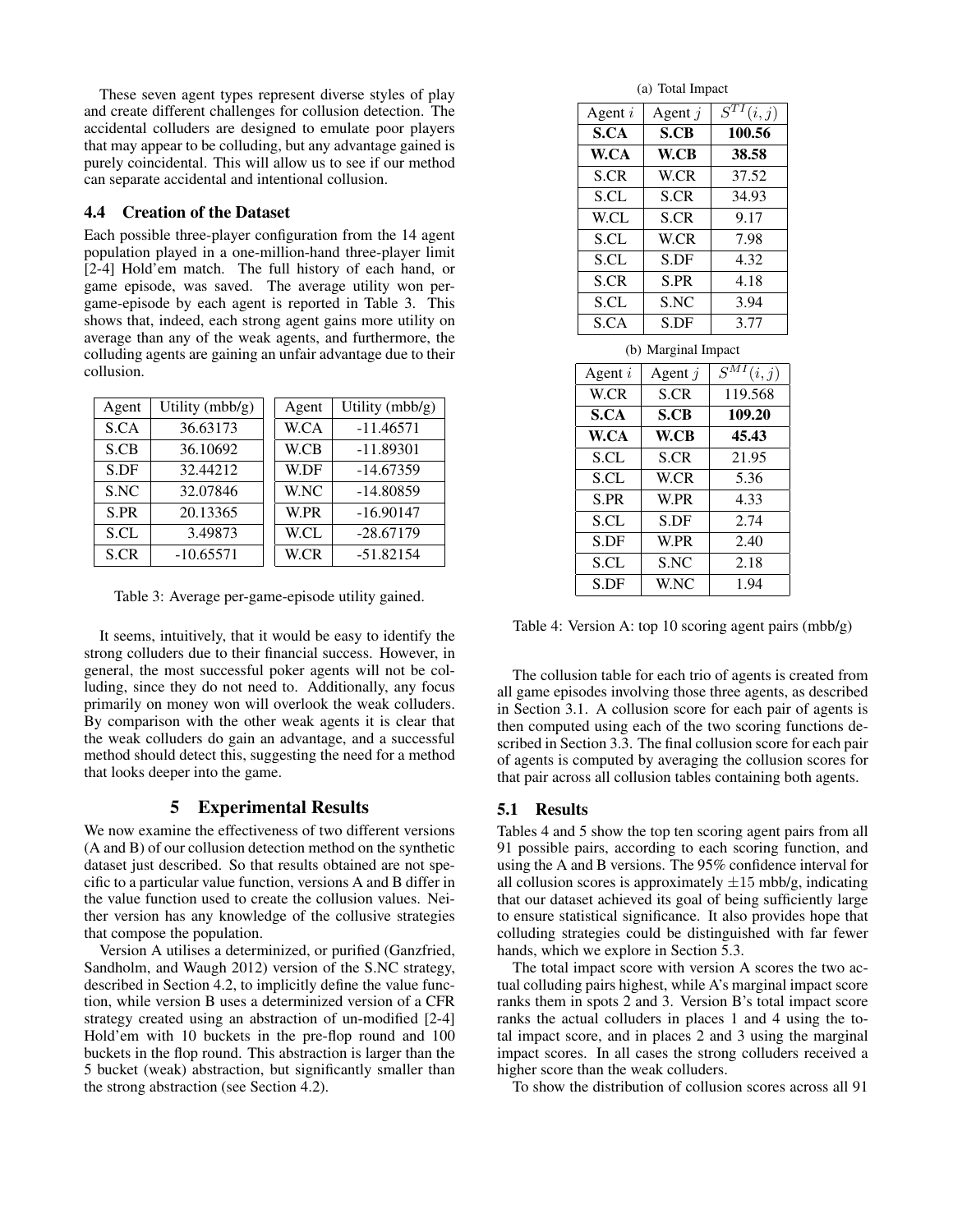| (a) Total Impact    |           |                          |  |  |
|---------------------|-----------|--------------------------|--|--|
| Agent $i$           | Agent $j$ | $\overline{S^{TI}(i,j)}$ |  |  |
| S.CA<br>S.CB        |           | 88.9617                  |  |  |
| S.CL                | S.CR      | 36.6128                  |  |  |
| W.CR                | S.CR      | 34.8189                  |  |  |
| W.CA                | W.CB      | 30.6378                  |  |  |
| S.DF                | S.NC      | 13.3063                  |  |  |
| W.CL<br>S.CR        |           | 13.2091                  |  |  |
| S.DF                | S.CB      | 13.101                   |  |  |
| S.DF                | S.CA      | 12.9752                  |  |  |
| S.CA                | S.NC      | 11.7711                  |  |  |
| S.NC                | S.CB      | 11.317                   |  |  |
| (b) Marginal Impact |           |                          |  |  |
| Agent $i$           | Agent $j$ | $\overline{S^{MI}(i,j)}$ |  |  |
| W.CR                | S.CR      | 123.848                  |  |  |
| S.CA                | S.CB      | 110.728                  |  |  |
| W.CA                | W.CB      | 41.6537                  |  |  |
| S.CL                | S.CR      | 35.3203                  |  |  |
| S.CL                | W.CR      | 13.9641                  |  |  |
| W.CL                | S.CL      | 4.95004                  |  |  |
| W.CL                | S.CR      | 4.20684                  |  |  |
| S.PR                | W.PR      | 3.32129                  |  |  |
| W.CL                | S.DF      | 2.73517                  |  |  |

Table 5: Version B: top 10 scoring agent pairs (mbb/g)

W.CL | S.NC | 1.93659

agent pairs, the histograms for all scores are shown in Figure 1. The histograms give a sense of how distinguished the highly ranked pairs are from the majority of the pairs. For each scoring function only 4 pairings could be considered anomalous at all, and all of these pairs consist solely of colluding players, both intentional and accidental.

#### 5.2 Discussion

These results demonstrate several points about the collusion detection method presented in this paper. This method ranks actual colluding pairs at or near the top of a list of all agent pairs from the population, and not only are the colluders at or near the top, but they are clear outliers, as shown in Figure 1. Our method detects the strong colluders, a minimal requirement given how much this pair stood out in the money results presented in Section 4.4. More importantly, our method is also able to detect the weak colluders who do not even make a profit over all of the games, placing them near the top of the list of suspicious agents.

The fact that both versions A and B are able to detect both colluding pairs suggests that the system is robust to the choice of value function. Specifically, it is successful when using a value function close in performance to the better members of the population (A) and is also successful using a value function implicitly defined by a strategy significantly



Figure 1: Collusion Score Histograms

different than any in the population (B).

In both versions A and B, the top four highest scoring agent pairs according to both scoring functions are either intentionally or accidentally colluding. While not intentionally colluding, the behavior of accidental colluders is also suspicious, and our method detects this. In this case, further human expert investigation might be required to fully determine that they are not in fact colluding.

### 5.3 Limited Data

Having shown that our proposed approach can successfully detect colluders given sufficient data, we briefly examine how the method might fare with a more limited amount of data. As mentioned in Section 5.1, the confidence intervals for the collusion scores that were generated indicate that the strong colluders should be highly ranked (top 4 with statistical significance) with as few as 90,000 hands per game episode. To confirm this, we ran Version B of the collusion detection system using only 100,000 hands from each configuration of three players. The top ten scoring agent pairs for each scoring function are presented in Table 6. Both the strong and weak colluders still stand out from the majority of the population with the smaller dataset.

While this may still seem like a large number of hands, a study of professional online poker players revealed that they often play over 400,000 hands annually (McCormack and Griffiths 2012). Indeed, to reliably profit from playing poker, either through skill or collusion, players must play enough hands to overcome the variance of the game. Not surprisingly, this should also provide our method enough data to also overcome the variance when detecting collusion.

# 6 Related Work

Previous research into collusion has typically focused on specific domains, with no general domain-independent treat-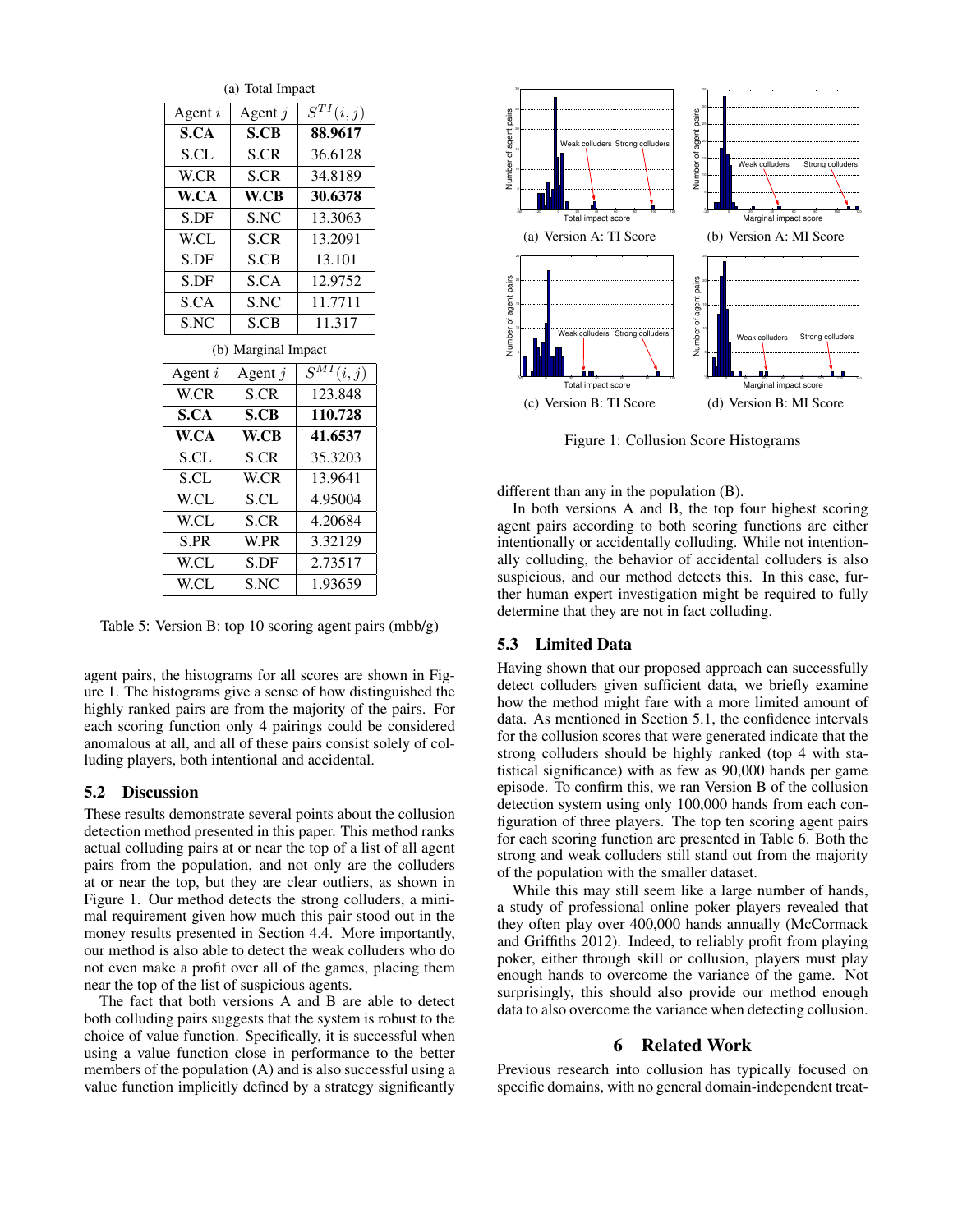| (a) Total Impact    |           |       |  |
|---------------------|-----------|-------|--|
| Agent $i$           | Agent $i$ |       |  |
| S.CA                | S.CB      | 87.67 |  |
| S.CL                | S.CR      | 38.45 |  |
| S.CR                | W.CR      | 36.64 |  |
| W.CA                | W.CB      | 31.41 |  |
| S.DF                | S.CA      | 14.16 |  |
| S.PR                | S.CR      | 13.87 |  |
| W.CL                | S.CR      | 13.75 |  |
| S.NC                | S.CB      | 12.89 |  |
| S.DF                | S.CB      | 12.39 |  |
| S.DF                | S.NC      | 12.32 |  |
| (b) Marginal Impact |           |       |  |

| Agent $i$   | Agent $j$ | $S^{MI}$<br>(i, j) |
|-------------|-----------|--------------------|
| S.CA        | S.CB      | 73.01              |
| W.CR        | S.CR      | 39.20              |
| W.CA        | W.CB      | 29.60              |
| S.CL        | S.CR      | 20.85              |
| W.CL        | S.CR      | 4.27               |
| S.DF        | S.PR      | 0.07               |
| <b>W.DF</b> | S.PR      | $-2.38$            |
| S.CL        | S.DF      | $-2.49$            |
| W.CL        | S.DF      | $-2.71$            |
| S.CL        | S.NC      | -3.36              |

Table 6: Version B: top 10 scoring agent pairs (mbb/g) using only 100,000 hands per game episode

ment. Collusion has long been an important topic in auctions (Robinson 1985; Graham and Marshall 1987; McAfee and McMillan 1992; Klemperer 2002), although such work is often focused on designing auctions with no (or reduced) incentive for participants to collude. Detecting colluders *post-hoc* in auctions has received less attention, but examples do exist. Hendricks and Porter (1989) and Porter and Zona (1993) identify collusive bids in auctions, and suggest that success requires domain-specific tailoring. A survey of collusion and cartel detection work is given by Harrington (2008). Kocsis and György (2010) detect cheaters in single agent game settings.

Due to the anonymity provided by the internet, recent work has started to consider collusion in online games. In 2010, collusion detection in online bridge was suggested as an important problem for AI researchers to focus on (Yan 2010). Smed et al. (2006; 2007) gave an extensive taxonomy of collusion methods in online games, but never attempted to detect collusive behavior. Lassonen et al. extended that work by determining which game features might be informative about the presence of collusion (2011). Yampolskiy (2008) gave a taxonomy of online poker cheating methods and provided a CAPTCHA-like mechanism for preventing bot-assistance in poker. Johansson et al. (2003) examined cheating in poker and developed strategies in a simplified version of 3-player Kuhn poker that share information and thus cheat.

Most of this work in online games actually deals with what we term cheating. Even so, the proposed approaches are based on the recognition of human-specified cheating patterns. To the best of our knowledge, none of the proposed approaches in these online game domains has been implemented and shown to be successful. Our work presents the first implemented and functional collusion detection technique which does not require human operators to specify collusive behavior.

The problem of detecting collusion from agent behavior is not that dissimilar from the problem of evaluating agent behavior, which has received a fair bit of recent attention in extensive-form games (notably poker). The principle of advantage-sum estimators (Zinkevich et al. 2006) has been used in several novel agent evaluation techniques, like DI-VAT (Billings and Kan 2006) and MIVAT (White and Bowling 2009), which both aim to reduce the variance inherent in evaluating an agent's performance from sampled outcomes of play. Our method extends these approaches to do more than just evaluate an agent in isolation.

### 7 Conclusion

This paper presents the first implemented and successful collusion detection technique for sequential games. Using automatically learned value functions inter-player influence is captured in a novel object called a collusion table. We demonstrate the ability of our method to identify both strong and weak colluders in a synthetic dataset, whose creation required designing the first general method for creating collusive strategies. Because our collusion detection method does not rely on hand-crafted features or human-specified behavior detection we argue that it is equally applicable in any sequential game setting.

### Acknowledgements

We would like to thank the members of the Computer Poker Research Group at the University of Alberta for their helpful suggestions throughout this project. This work was supported by Alberta Innovates through the Alberta Innovates Center for Machine Learning and also by the Alberta Gambling Research Institute.

### References

Billings, D., and Kan, M. 2006. A tool for the direct assessment of poker decisions. *International Computer Games Association Journal*.

D'Aloisio, T. 2010. Insider trading and market manipulation. Retrieved May 30, 2012 from: http://www.asic.gov.au/asic/pdflib.nsf/LookupByFileName/ speech-insider-trading-market-manipulation-August-

2010.pdf/\$file/speech-insider-trading-market-manipulation-August-2010.pdf.

Ganzfried, S.; Sandholm, T.; and Waugh, K. 2012. Strategy purification and thresholding: Effective non-equilibrium approaches for playing large games. In *Proceedings of the 11th*